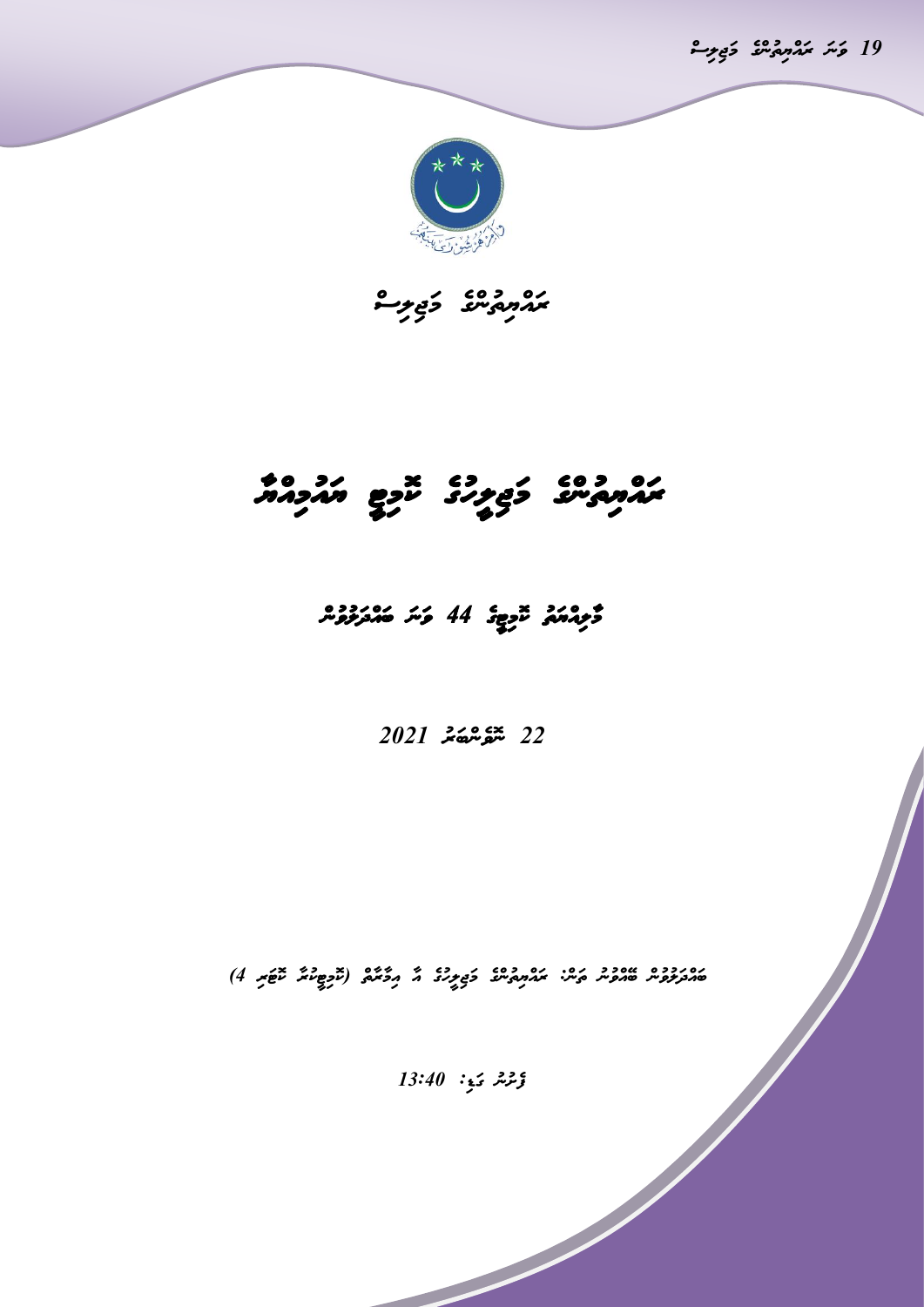*}ރިޔާސަތުގައި އިންނެވީ ކޮމިޓީގެ މުޤައްރިރު؛ ކިނބިދޫ ދާއިރާގެ މެންބަރު މުޙައްމަދު ނާޝިޒް{* 

*ރިޔާސަތުން ވާހަކަދެއްކެވުނ:ް*

*`. މާލިއްޔަތު ކޮމިޓީގެ 44 ވަނަ ބައްދަލުވުމަށް ހުރިހާ އިއްޒަތްތެރި މެންބަރުންނަށް މަރުޙަބާ ދަންނަވަނ.ް މިއަދު ބައްދަލުވުނ،ް އެޖެންޑާގައި މި އޮތ،ީ ދިވެހިރާއްޖޭގެ ޞިއްޙީ ދާއިރާގައި ހުރި ކޮރަޕްޝަންގެ މިންވަރު ދެނެގަތުމަށް ޓްރާންސްޕޭރެންސީ މޯލްޑިވްސް އިން ބޭރުގެ ކޮންސަލްޓެންޓަކާއެކު ކުރަމުންދާ ދިރާސާއާ ގުޅިގެނ،ް ދިރާސާއަށް ބޭނުންވާ މަޢޫލޫމާތު ހިއްސާކުރުމަށް ބައްދަލުވުމެއް ހަމަޖައްސަވައިދެއްވުމަށް އެ ދި ފޮނުވާފައިވާ ސިޓީއާ ގުޅިގެން އެ ފަރާތާ ބައްދަލުކުރުނ.ް އެހެންވީމ،ާ އަޅުގަނޑު މިހާރު ސެކްރެޓޭރިއޭޓަށް އެ ފަރާތަށް ދަންނަވާލަން ފުރުޞަތުއަރުވަނ.ް އަޅުގަނޑު މި އެޖެންޑާ ނަންބަރު 2 ގައި މި އޮތް 2021 ވަނަ އަހަރުގެ އޮޑިޓަރ ޖެނަރަލް އޮފީހުގެ އޮޑިޓުކުރާނެ ފަރާތެއް ކަނޑައެޅުމާއި ގުޅޭގޮތުން މި އޮތް އައިޓަމްގައި އަޅުގަނޑު މިހާރު އެކަން އިއްޒަރްތެރި މެންބަރުން އިޢުތިރާޟު ނުކުރާ ކަމަށް ވަންޏާ ސެކްރެޓޭރިއޭޓާ ހަވާލުކުރާނ.ީ ކުރީގައި ވެސް އެހެން ފަހަރު ފަހަރު ވެސް މިކަން ކުރިއަށް ގެންދާ ފަދައިނ.ް އެހެންވީމ،ާ އަޅުގަނޑު އެބައި ސެކްރެޓޭރިއޭޓާ މިހާރު ހަވާލުކޮށްފިނ.ް )ވަގުތުކޮޅަކަށްފަހު( `. މާލިއްޔަތު ކޮމިޓީގެ 44 ވަނަ ބައްދަލުވުމަށް ޓްރާންސްޕޭރެންސީ މޯލްޑިވްސްގެ ފަރާތުން އެގްޒެކެޓިވް ޑައިރެކްޓަރ އަލްފާޟިލާ އާސިޔަތު ރިޟްވީނާ އަދި ކޮންސަލްޓެންޓް ޑރ. ހާޑީ ފިންކ،ް ދެ ބޭފުޅުންނަށް މ ކޮމިޓީއަށް މަރުޙަބާ ދަންނަވަނ.ް އަޅުގަނޑު އެންމެ ފުރަތަމަ މި ކުރިއަށްގެންދާނެ ގޮތެއްގެ ކުޑަ ޚުލާޞާއެއް އަރުވާނަނ.ް އަޅުގަނޑު އެންމެ ފުރަތަމަ ފުރުޞަތުއަރުވާނީ ޓްރާންސްޕޭރެންސީގެ ފަރާތުން އަލްފާޟިލާ*  حسب دو موضور دوږد د دوږد د دوږد د دوږد د دوږد د دوږد د دوږد د دوږد د دوږد د دوږد د دوږد د دوږد د دوږد د د<br>مسووره پر سوونتر *پر د د درس د سورس د سرس د د دورو د د د د د د د د د دورو د އަޑުއެހުމަށްފަހު ދެން އަޅުގަނޑުމެން ކުރިއަށްގެންދާނެ ގޮތެއް ނިންމާނ.ީ ދެނ،ް އިނގިރޭސިންތޯ އަޅުގަނޑުމެން*  د ده. وه در دو...<br>مربرمر<sub>ک</sub>س <sub>مرب</sub>ر شریر...

#### Chairman speaking:

First of all welcome to Public Accounts Committee Dr. Hady Fink and Ms. Asiath Rilweena. And we are very happy to assist in your work. So, we would like to give you the opportunity first to share the information that regarding the corruption in the health of the Maldives. So, I would give the opportunity to Ms. Asiath Rilweena now.

#### Executive director of Transparency Maldives, Asiath Rilweena speaking:

Thank you. Thank you for having us. We are very happy to be able to have this opportunity to meet with the committee. On behalf of transparency Maldives, we are

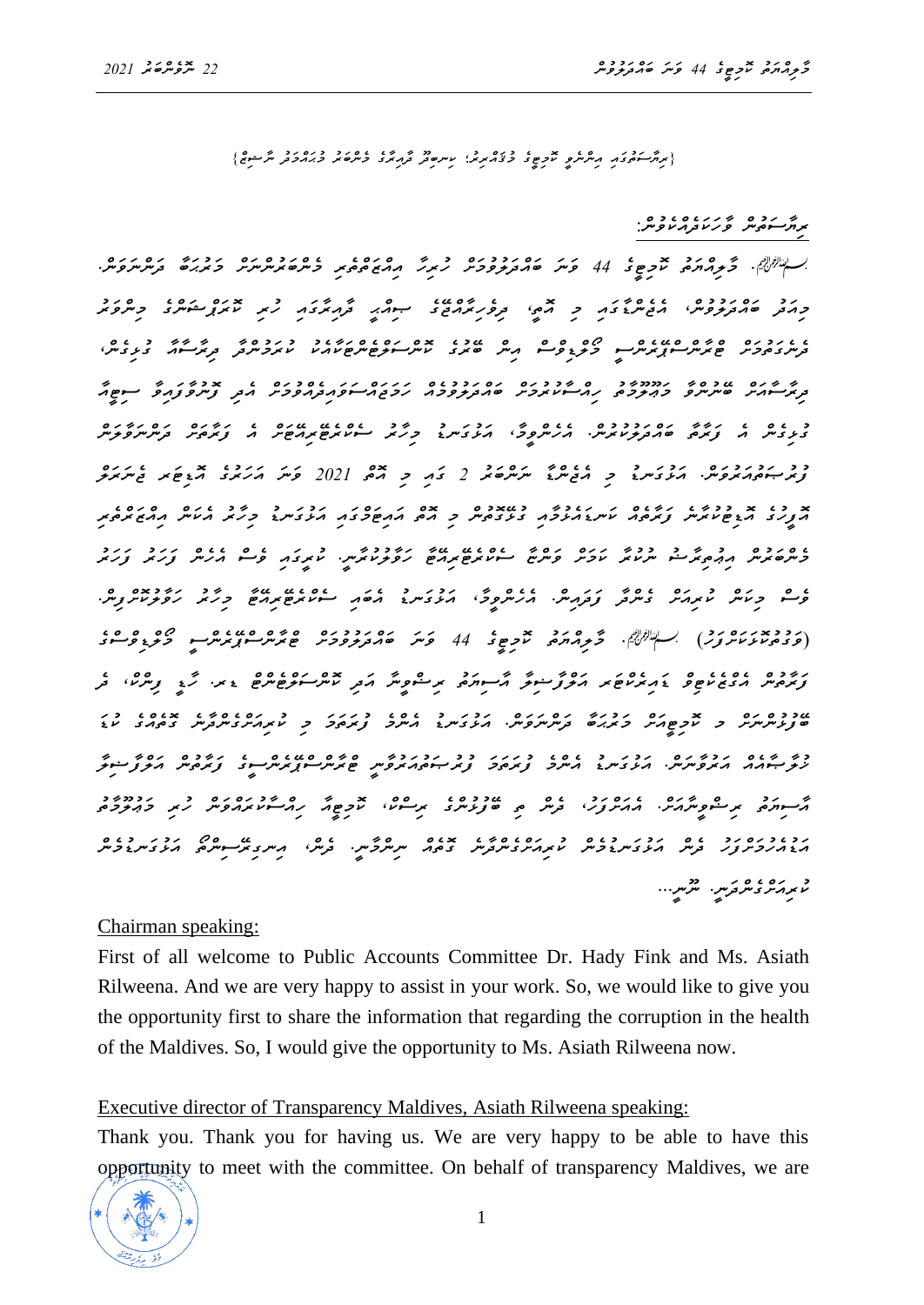really excited to be doing this research as well. So, the health sector corruption risk assessment we are working with an international consultant, to identify what the vulnerabilities within the system, and we commissioned Dr. Hady Fink and Dr. Sara who is, there is team of German consultants who are working with us. And we started work I believe three months ago, and it's been going quiet well and desk research has been done. So, while Dr. Hady is here, we would want to meet with the committee and also hear from you what your views on this, as well maybe we can even share some of the findings that we have made but I will let Dr. Hady decide how he would like to proceed with that so.

#### Consultant, Dr. Hady Fink speaking:

So, great pleasure and honor to be here. Just to add on what Rilu was saying. We as a team of consultants we have been conducting a desk review. We try to review as many documents as were available on the health sector on risks in documents. There were not too many available. So, we started doing interviews from home using zoom, and now I am here in the Maldives for three weeks to conduct qualitative interviews with stakeholders, with experts in the field. So, I've spent one week talking to experts, and it would be great to also to get your input on corruption vulnerabilities in the health sector in general and especially on this committees' work. Your view, where you see the risks based in the system weather there are vulnerabilities in the system, and also, based on the cases that you are aware of were actually problems are happening. So, it is two sides to the problem, right, a systemic risks where there is vulnerability, because there is a lack of transparency, lack of oversight or something like that in the system. And then the second thing is when you look at the audit reports, you can see based on the cases this is where we see what problems actually are happening. So, that would be the lines of inquiry that I am interested in, and then I have a few more sort of specific questions. The way I usually start these conversations they are much less formal, but this is, may be also in this formal setting I present myself, I present the study and then I go to the topics that I would like to discuss. Is that Ok for you than I will just, so I don't need to say much more about the study that Rillu was said, that we are trying to identify the vulnerabilities and we using data that is available and complimented by interviews. So, what we looking at is, to identify vulnerabilities, not point at problems, but we are trying to focus on recommendations. So, the idea is that at the end of this we are going to have a report with recommendations that help improve the situation, reduce vulnerabilities. That is the study. Myself, my name is Hady fink, you've already seen

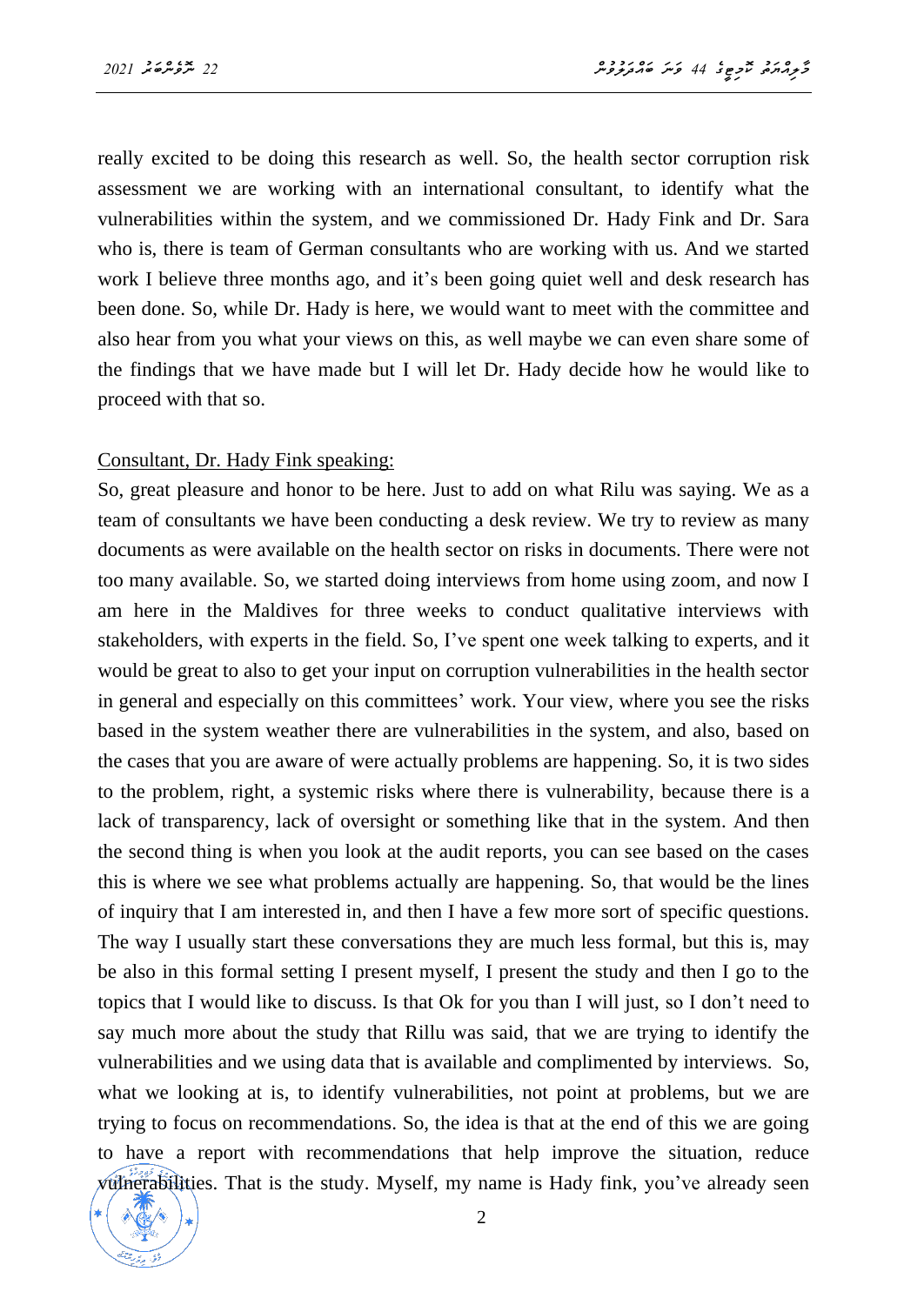that. I am a German national. I have been working in anti-corruption for the last fifteen years. I have experience in compliance in Germany and in corporate compliance issues. And then I have worked in the State of Qatar for seven years, and now I am an individual consultant. And I am married with two children. So that's me, I really, so far I find it very exciting here in the Maldives. But from what I see it is also a challenging situation. One thing because, everything is changing so fast. So, I am worried about, we need to publish this study fast, because otherwise I think some of it is already going to be outdated. Because to everybody I talked to, they tell me were revising this and this has just recently been changed. And we are changing our mandate. So, I find it very exciting, but also challenging. Now, If I, please if you interrupt me at anytime, I am happy. Otherwise I will just continue talking. For the, first question is that the regulatory and legal frame work from your perspective I would just like to be sure that I am understandings everything correctly. So, this committee, to start from the bottom my understanding is that, am I running out of time already? The, each accountable entity in the public sector, like we are talking about general public sector now is required to do, is audited once a year by the Auditor General. This audit will be received by this committee, and you are than sort of the review of the final, of the supreme oversight institution. So, basically your work is that's the, sort of the in a nut shell. And you are its based on the audit act right? And is there anything else when we look at the regulatory framework, any other documents, terms of reference for this committee. Is there any?

#### Chairman speaking:

Sir, we have our standing order of the parliament, where we have the duties of Public Accounts Committee and responsibilities and what sort of excess we have and what we are obliged to do. And what are the areas within our mandate. So, one of it is going through the public accounts and look for value for money and I mean basically oversight of all the public spending. Okay. So, that is there.

Consultant, Dr. Hady Fink speaking:

That's perfect. These documents are publicly available?

Chairman speaking:

Yeah, yeah. That is in our parliament website. We have the standing order of the parliament. So, I think.

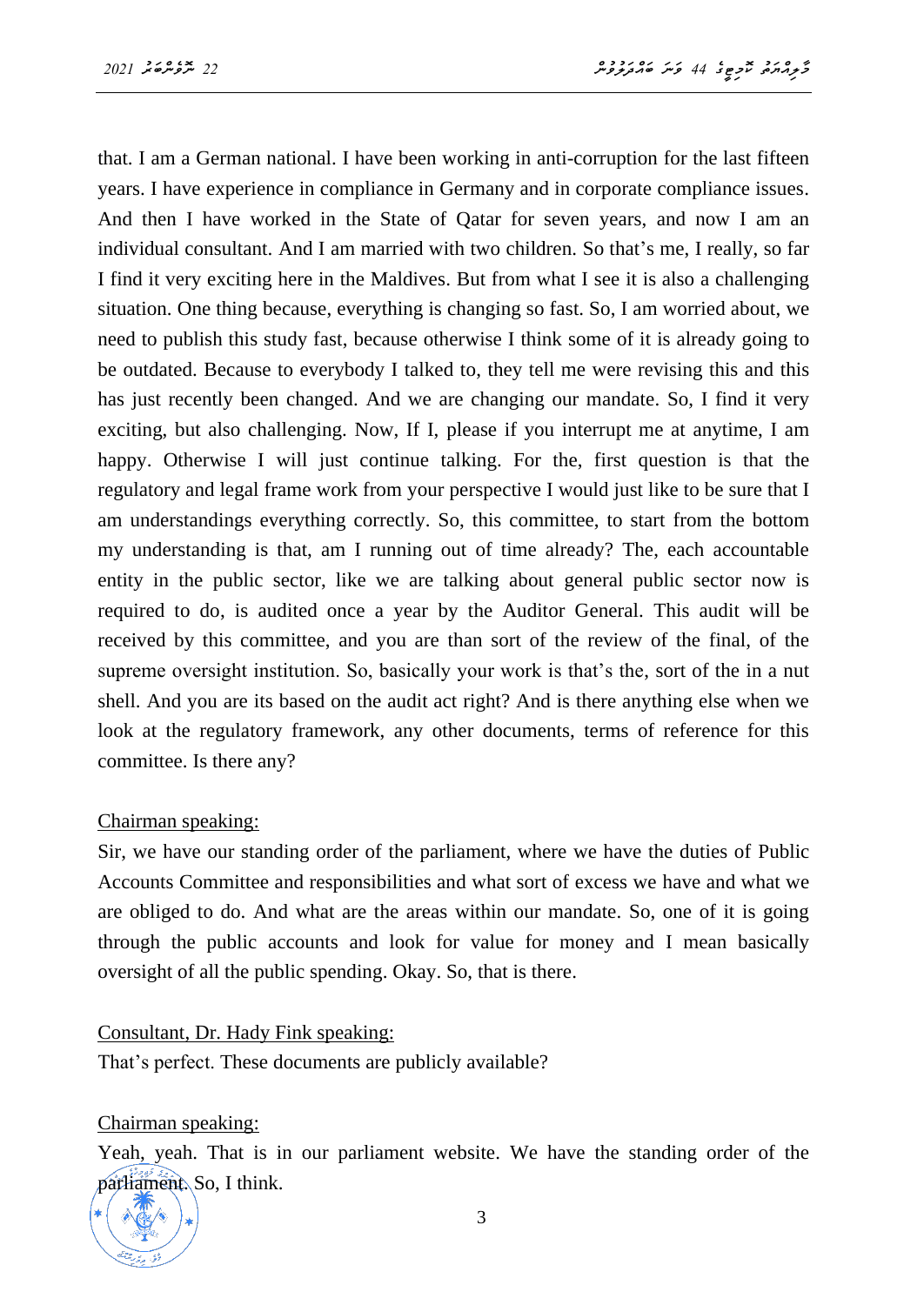#### Consultant, Dr. Hady Fink speaking:

So, that the standing order contains that? Yea, prefect. So, it's just one document. I think we just need to have translated. Unfortunately, Dhivehi is not in google translate. So, that has also been made our life a little bit more difficult. So, that's very good now. And it would be very helpful if you could just spend the few minutes explain to me this oversight function and your experience and maybe you can also help me with you know in theory what you are supposed to do. I think this I already put in a nutshell. But also, in practice. If there is anything that you find there you know challenging or worth mentioning about being a vulnerability.

#### Chairman speaking:

Okay. First of all, some of our members we have two committees parallelly going. So, they have joined online, so I could have the quorum they are going for another meeting. Yeah. So, I think as a Public Accounts Committee of the parliament we also have a similar sort of responsibilities as invest minister system. And what we are supposed to do, mainly we are supposed to assess the taxpayer's money. How it is spent, and why it is spent. And whether the purpose the money was spent has been achieved or the efficiency defectiveness of those spending's. So, we have the whole responsibility on us. But so far as a parliamentarian from with my experience I could say that even during  $17<sup>th</sup>$  parliament that is once the new constitution came out. The first parliament that was sworn in  $17<sup>th</sup>$ ,  $18<sup>th</sup>$  and this is the  $19<sup>th</sup>$  parliament. The practice is that we just review the audit reports and if there are any issues, we sometimes ask for special audits based on those opinions or qualifications audit reports. And then make our recommendations, which could include prosecution or further investigation or ACC to carry out further investigations, Corruption related investigations. So, basically that's how it's supposed to happen. But very rarely these has happened during 17<sup>th</sup> and 18<sup>th</sup> parliament. But in this parliament, we have tried, and we have so far gone, I think completed over 100 audit reports and we have made our recommendations which have been ratified by the floor as well. And these recommendations include going for further investigations, prosecution and administrative measures and things like this. But it is always, we are very far behind form what is currently happening. So, now we have actually decided to bring some changes to the way we work. So, we have asked Auditor General for next years audits to more or less to concentrate more on the value for money audits, special audits, compliance audits. So, we would know what is the current outcome of the

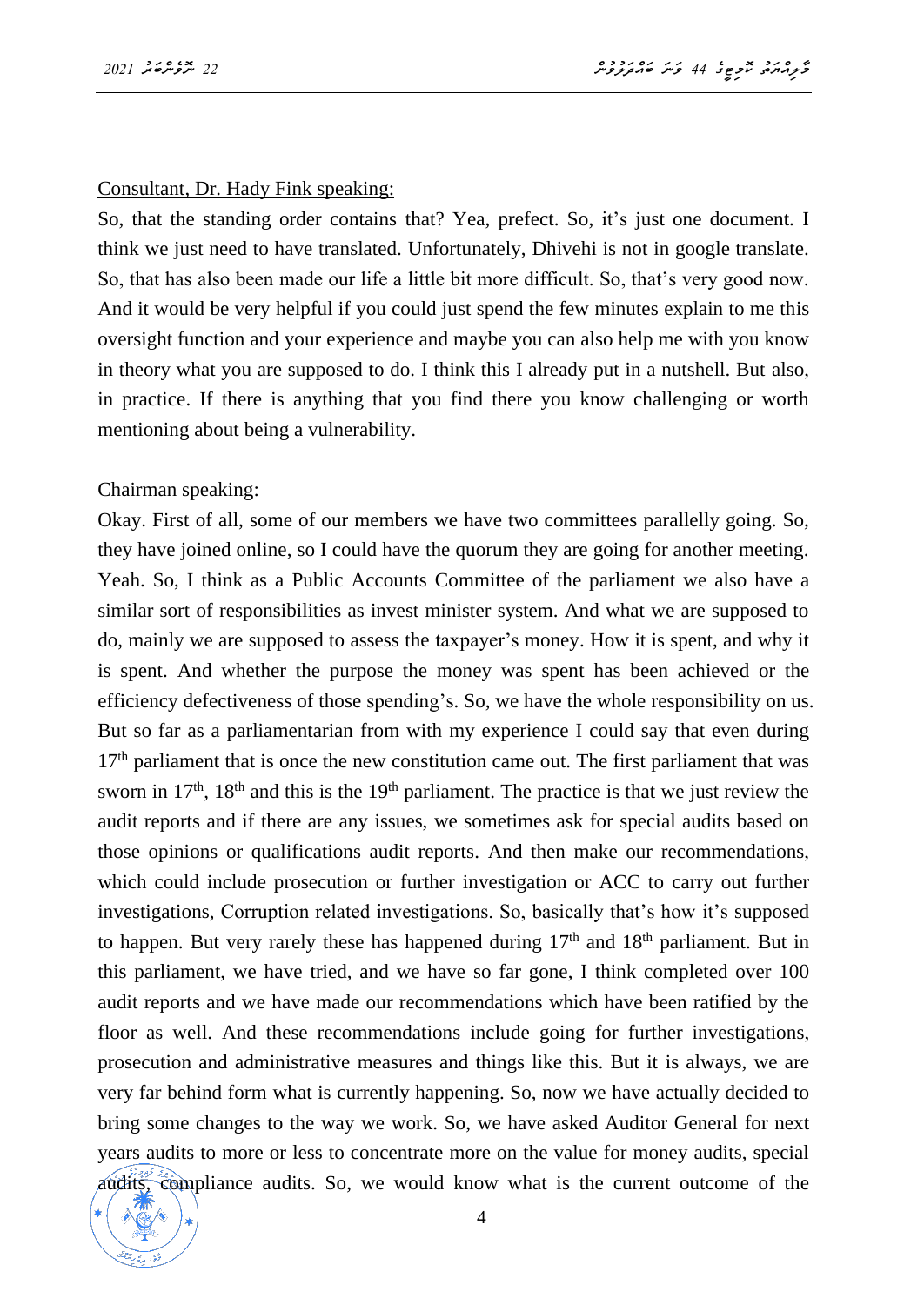money that been spend by the current government. So rather than going after the history we are trying to go with what's happening currently. But still we have a backlog of a more than seven, eight hundred audit reports which we have not been able to review so far. So, it has been coming year by year and it's been a pile that we inherited from the previous parliament as well. So, that is a challenge. But I think, yeah, we do. So, when it compacts to our responsibilities and our oversite function, I think we have a lot of responsibilities on us in terms of taxpayer's money. The work that transparency Maldives is doing I think is an area that lot of public has interest in, I mean lot of complaints. Mostly, in terms of value for money and even within the covid experience I think we have; it has been put to our attention that a lot of the spending towards health sector was, may be not value for money. Equipment's were too expensive, supplies were too expensive. And I think it's fare to say that even during the past years when we look at the medical supplies, I think it's been way way, way above the market average when we talk about the prices of the general supplies that been procured but the health sector. And this has contributed I think one because of the public health scheme where, I mean Aasandha scheme. Because it is somehow ensures that whatever money I mean that is spend on your health will be covered by the State. So that's an issue because we can see a correlation during 2009, 2000. I think 2011, 2012 and then the later years thirteen, fourteen, fifteen. Because, if I remember correctly, I think then the amount that the government spend on medical supplies were around three hundred plus million rufiyaa per month. But this increased with Aasandha introduction to above 800 million in just five years. So, even now it could be even more, yeah, with in three, four years. So, I mean these are money that government is spending on medical supplies, include medicine and other tools and etc. So, it's an area of concern, we have not been yet able to dig into it deep enough. But that is a sector that we are also working on. And it will be very helpful if you could also share your experience and the informations that you gather during your study. I am sure it would be very very helpful for us to assess and see what is going on, as you said, I mean it's not about going after a person's about getting the system, I mean getting the things right and get the value for money for the taxpayer. So please carry on.

#### Consultant, Dr. Hady Fink speaking:

Thank you. That's extremely interesting. As you went the long I had a lot of questions. But now as you continued you've already answered quite a few of them. For me, so as I was thinking about this, doing more and more interviews, I think the value for money is

$$
*\left(\begin{array}{c}\text{axis}\\\text{5000}\\\text{4000}\\\text{4000}\\\text{4000}\\\text{4000}\\\text{4000}\\\text{4000}\\\text{4000}\\\text{4000}\\\text{4000}\\\text{4000}\\\text{4000}\\\text{4000}\\\text{4000}\\\text{4000}\\\text{4000}\\\text{4000}\\\text{4000}\\\text{4000}\\\text{4000}\\\text{4000}\\\text{4000}\\\text{4000}\\\text{4000}\\\text{4000}\\\text{4000}\\\text{4000}\\\text{4000}\\\text{4000}\\\text{4000}\\\text{4000}\\\text{4000}\\\text{4000}\\\text{4000}\\\text{4000}\\\text{4000}\\\text{4000}\\\text{4000}\\\text{4000}\\\text{4000}\\\text{4000}\\\text{4000}\\\text{4000}\\\text{4000}\\\text{4000}\\\text{4000}\\\text{4000}\\\text{4000}\\\text{4000}\\\text{4000}\\\text{4000}\\\text{4000}\\\text{4000}\\\text{4000}\\\text{4000}\\\text{4000}\\\text{4000}\\\text{4000}\\\text{4000}\\\text{4000}\\\text{4000}\\\text{4000}\\\text{4000}\\\text{4000}\\\text{4000}\\\text{4000}\\\text{4000}\\\text{4000}\\\text{4000}\\\text{4000}\\\text{4000}\\\text{4000}\\\text{4000}\\\text{4000}\\\text{4000}\\\text{4000}\\\text{4000}\\\text{4000}\\\text{4000}\\\text{4000}\\\text{4000}\\\text{4000}\\\text{4000}\\\text{4000}\\\text{4000}\\\text{4000}\\\text{4000}\\\text{4000}\\\text{4000}\\\text{4000}\\\text{4000}\\\text{4000}\\\text{4000}\\\text
$$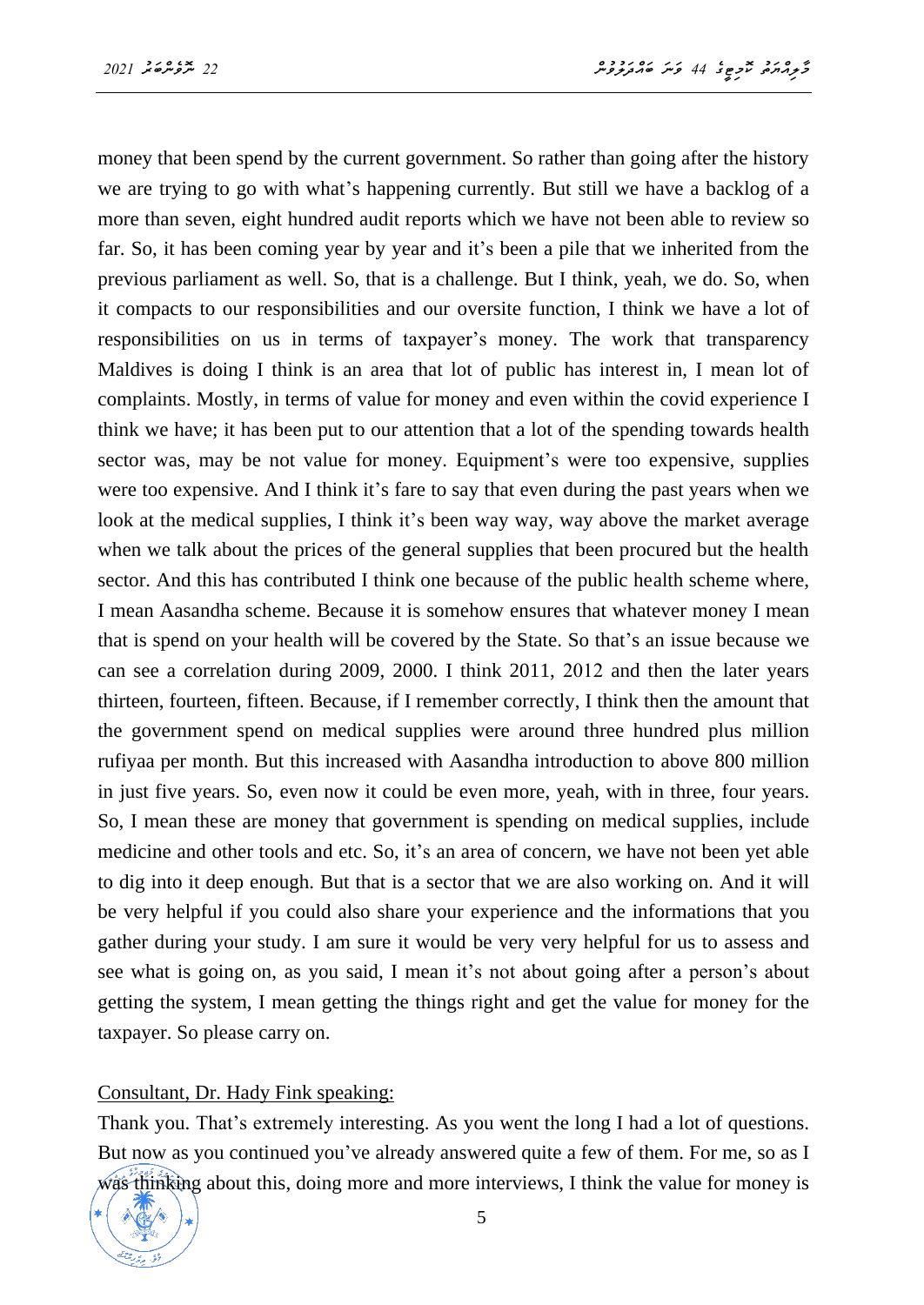definitely one thing that stands are something that go after. Because, in an environment that is changing so quickly, if we go after the rules, or after what is happening individual cases, it will be difficult. But its value for money is something that I think it's what should be pursued. Could you, maybe also share based on what if seen that it is, what would be you know, the recommendations and also, I mean, I think I can speak on behalf of Transparency Maldives. But from my point of view, it is that we have been share the results and also hopefully include you and other stakeholders in jointly findings recommendations. Because the ideal of the report is not say this and this should be done, and you need to be this. But rather to we actually have a joint affort of different stakeholders joining forces to say this is what makes sense to do. And, I think this is also with you are in an ideal position, because you know all the cases. So, what's the recommendation from and overall perspectives, but also, I believe from view of Transparency Maldives where should something be done, or where should the, you know where should the thrust of recommendation of improvements go. Do you have any thought on this?

#### Member of Thimarafusi Constituency Abdhulla Riyaz speaking:

Thank you very much. My name is Riyaz, and I am the member for Thimarafushi Constituency. With regards to the corruption on health issues, first of all, you know I think when you're doing a study on that, probably you know, one of my recommendations would be that, we need to have an exact national health service. I don't see that we have any a real national health service that we see from other countries like, you know, the hospitals, different hospitals comes under different boards. You know the health ministry is there. IGMH is running by a board, and you know, and it doesn't see a real regulatory authority in terms of national health service. So, that's one recommendation I would suggest. We can, the other thing is with regarded the corruption if you looked into the scheme where we are going on procurement, procuring the health equipment and medicines etc. you know the role of STO one of the public company. That's another issue, and the issue of health professionals into the business of health-related services. You know, there are even the pandemic we can see that you know, even to formulate the regulations there were people who are doing business. So that has, I mean in ethically I see that that shouldn't be the case. You now that we can see that there are, this has been a big business for some of the health professional who are currently working and doing the business. So that's another issue and also, I think I am sure you will be looking at the schemes that, we have the

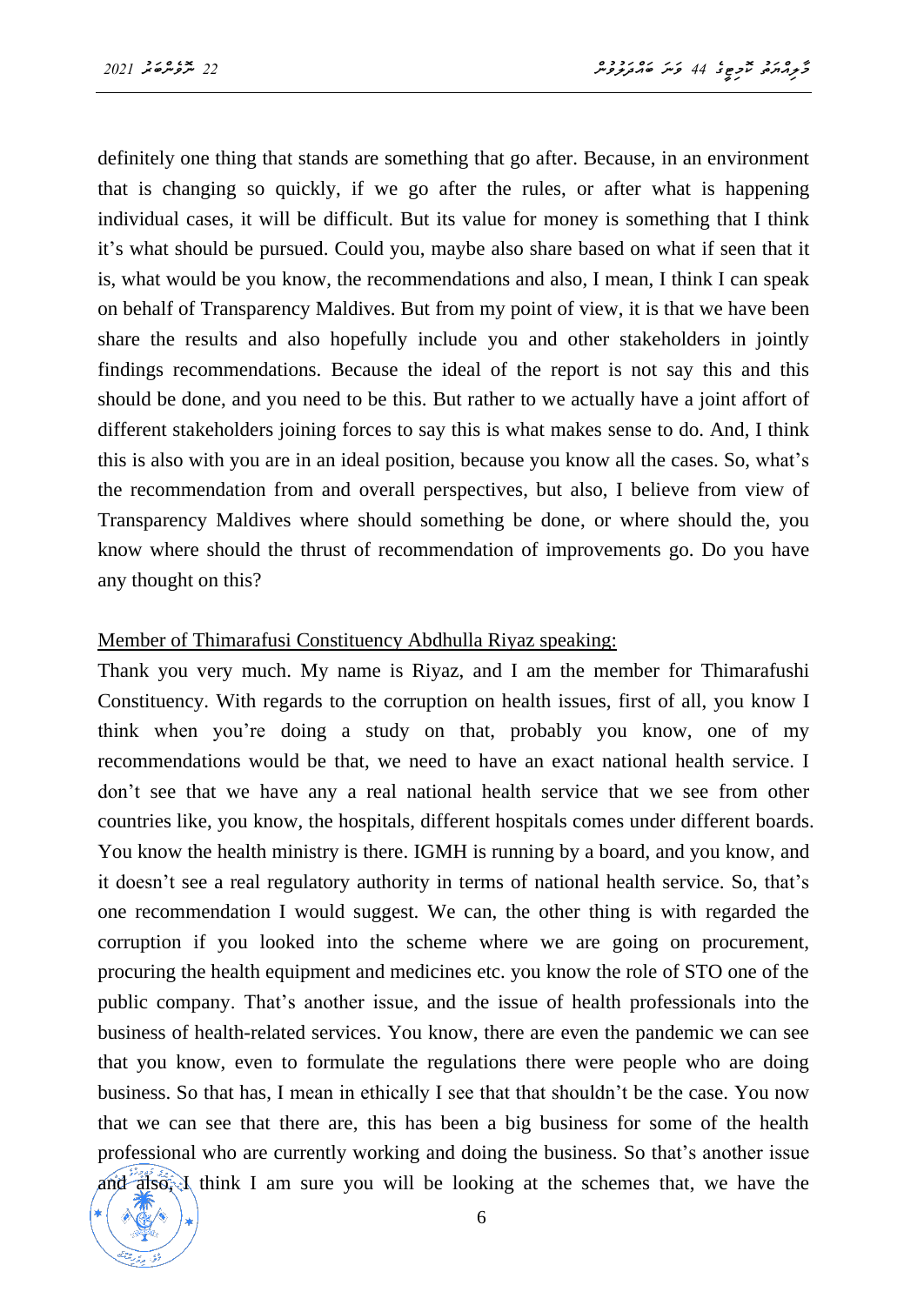insurance schemes. Aasandha, Noosandha, NSPA you know there are so many varieties. For MPs there is a several scheme for police, for the military and you know, I mean I think if you look at there is a necessity, my recommendation would be that there is a necessity that we have to re-look in to the insurance scheme. With regard to the Aasandha and NSPA you know, for public to get these assistance facilities, I'm still experiencing you know the general public is constantly contacting us as MPs. Requesting for to speed up to expedite the approval or to get the assistance you know, or to get. It's not really a good system that we currently have, I must say that. So, I think that's another issue and the, with regard to our roles and responsibilities, I think we are the Public Accounts Committees is looking at the mostly on government institutions. But we have another committee Small, Medium and Enterprises Committee which actually looks at the government related companies. You know there was that like STO, Aasandha, NSPA. They will be, but this company will be done by SME. They are looking at governance. But I just wanted to let you know that, there is a part that is being played by SME committee here in the parliaments apart from you know, So and we don't see that you know, before the budget of every year we don't see that auditor general is capable enough to give us the total data of these companies even. So that's another issue. I mean maybe they don't have the capacity to do the auditing of all the necessary, companies or you know institutions. So that is there. So that's basically you I mean, I think, in short, I think we need a robust.

#### Consultant, Dr. Hady Fink speaking:

Asking the last point. Can you explain that again? So, that mean, you say that's another body like this, another committee like this was looking small medium enterprises and also Sate Own Enterprises I believe.

#### Chairman speaking:

There is one committee called State Owned Enterprises in the parliament which is responsible for the governance of all State Owned Enterprises. So still, where the public money is spend, still it comes to Public Accounts Committee.

#### Consultant, Dr. Hady Fink speaking:

Okay, Basically the issues like with STO and where the money from public procurement you are seen here. So, it's not like we need to talk them separately because

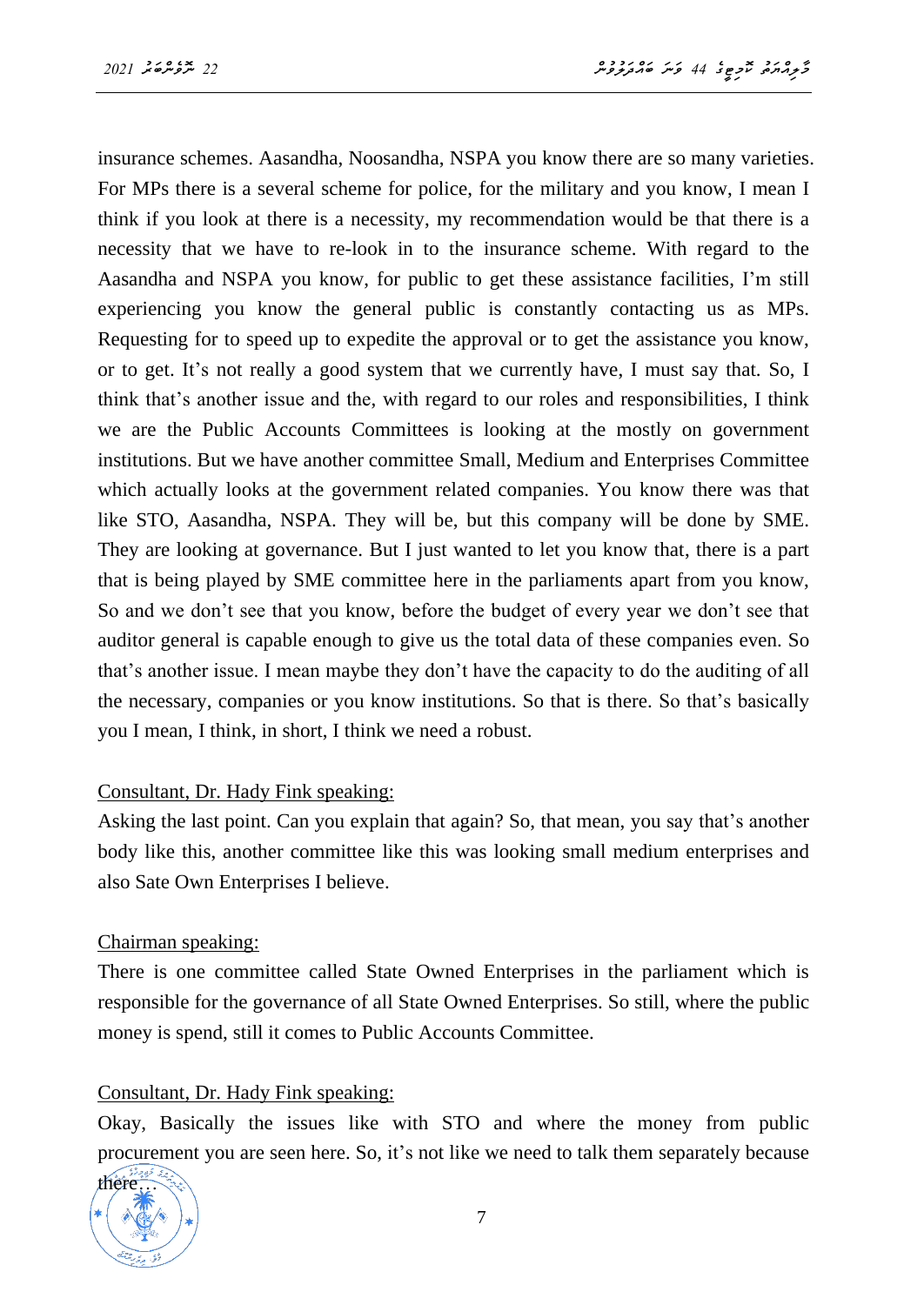#### Chairman speaking:

Not on the value for money. That is…

Consultant, Dr. Hady Fink speaking: Okay. So, that's…

#### Chairman speaking:

But if you have any issues within how they run their businesses and how they manage their day-to-day businesses, than yes you should consult with SOE.

#### Consultant, Dr. Hady Fink speaking:

Okay. I mean the governance, it would be of interest. I would't say, I have issues, I have questions. But that's also very helpful. Thank you. The second thing, apart from value of money, we need to talk global over all issues this we call conflict of interest between different people from different entities and I think that's also would be if people are calling you as MP's, I think, I see that, I heard that in interviews recovering scheme, the challenge for me as an outsider is, I know that it's part of the culture. So, again the question will be, what's the recommendation. So, one thing we observe this is, what can actually be done about this. My idea is, we will discussing before, my idea is, sometimes when you receive calls, it helps that you have code of conduct or conflict of interest which we can say is, look I am not allowed to take your call right? Sometimes some thing you can somebody who is in that kind of position can be hide behind the rule. But say, look there are rules. And for me, one thing that I see like civil servants appears there is no conflict of interest regime at all. They don't have declare. So, this will be for me, given the idea that appears to be at the core like value for money, the other thing is like conflict of interest, that there are people who are making the rules, regulations have share on companies, these kinds of things, so, whether this is something that you would also agree with this is something you know brought to for a recommendation and then of course how can that be done. Like what's, what you suggest recommend there? If any comments?

#### Chairman Speaking:

I think conflict of interest we have to address, if you have interest in certain issue that is been going to be regularize and you have to declare, and you have to make sure you

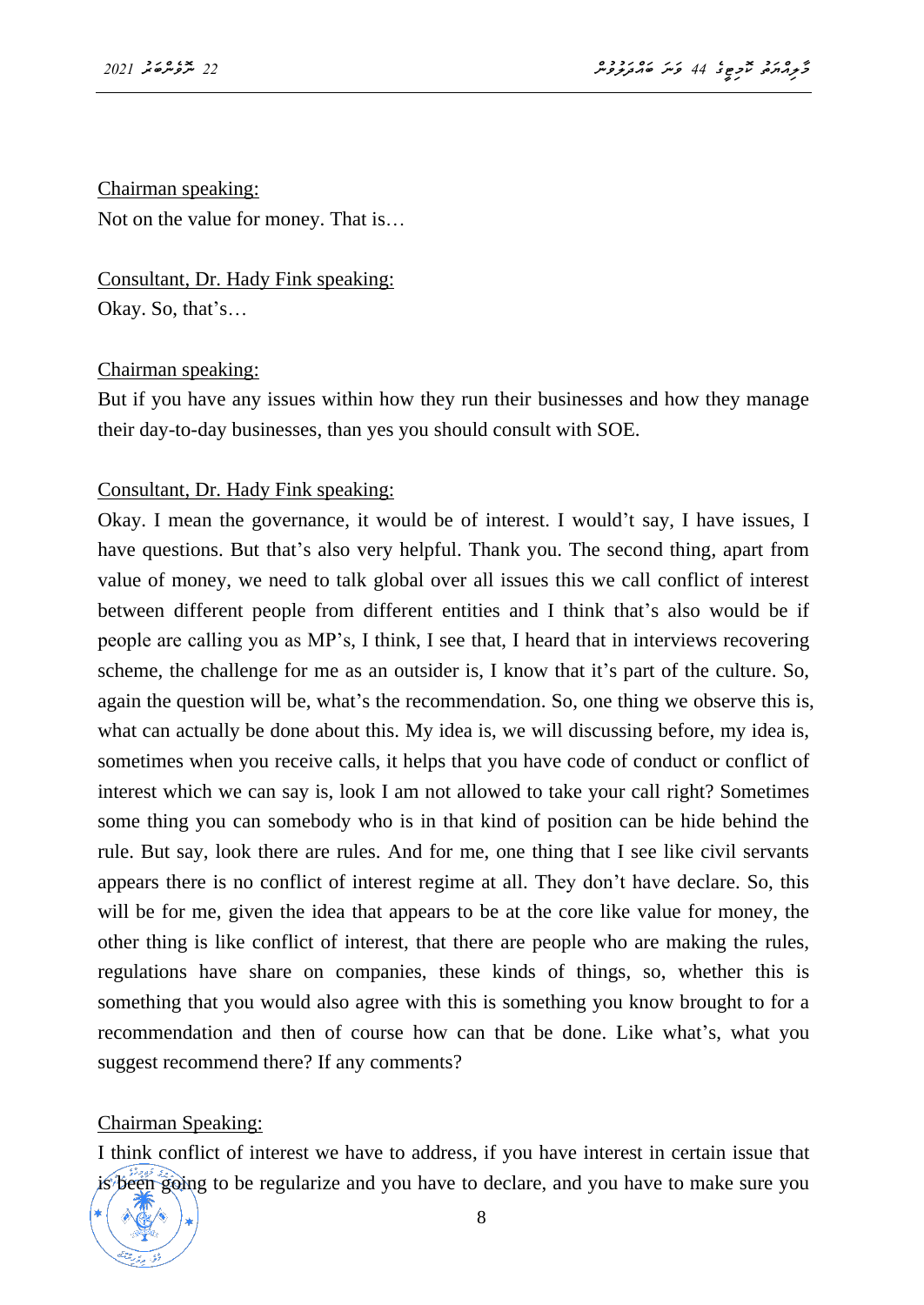are not a part of this decision process. So, that is something that needs to be addressed. And as my colleague MP Abdula Riyaz mentioned, I think using the state owned enterprises like, the biggest one is State Trading Organization, as a party or a machine to precure all the medical equipment and medicines and etc is in one way contributing the problem. Because, when you get an SOE to do that. You are bypassing the public finance act. Because public finance act certainly clearly states that how a procurement process we taken place. I mean competitive bidding process, evaluation, and all these criteria's set very clearly in this. If it is a public procurement process, then of course we know that, everybody has a chance to be part of the bidding process. But when it goes through, most of the time when it goes through company problem is, there are so many ways they can do the procurement. Emergency procurement, it could be just getting quotations from, asking from few parties that they invite on the code rather than a competing bidding process. There are so many issues that comes with it. So, I think a good, I mean I don't know what should be their recommendation at the moment. But I think there are so many things that we could do to avoid these things. But I think one of, one very good question would be or area for you to research would be, just to compare some cost of the medical supplies and equipment that we use in Maldives. Even the medicines itself. Where it is coming? And what is the cost of it? And what we are paying is customer to get or Aasandha is paying on behalf of us for that medicine or that item. So, I think this comparison will at the end of the day shows you what kind of margins are we talking about. And that is, that could define the…

#### Consultant, Dr. Hady Fink speaking:

I agree, that's also I was thinking. At the end if Thailand all these three times expensive here as is in India than, there is somewhere there is a problem. So, I think something like that an observatory comparison of prices is definitely something that I think is where to look into out as a recommendation. I don't know if we have still...

#### Member of Hanimaadho Constituency Abdulghfoor Moosa speaking:

I was not fully aware of what is happening before, I just came. Anyway, the reason why I think at the moment they are doing with the government SOE's. Even the prices are high. End of the day it goes to the government. In the sense like, the profit margin 80% is owned by the STO and the balance 20% is owned by the public sector. So, if even the prices are high, in return you know, even the government is benefiting on in other hand. So, that maybe the reason that at the moment also government has intension to use the

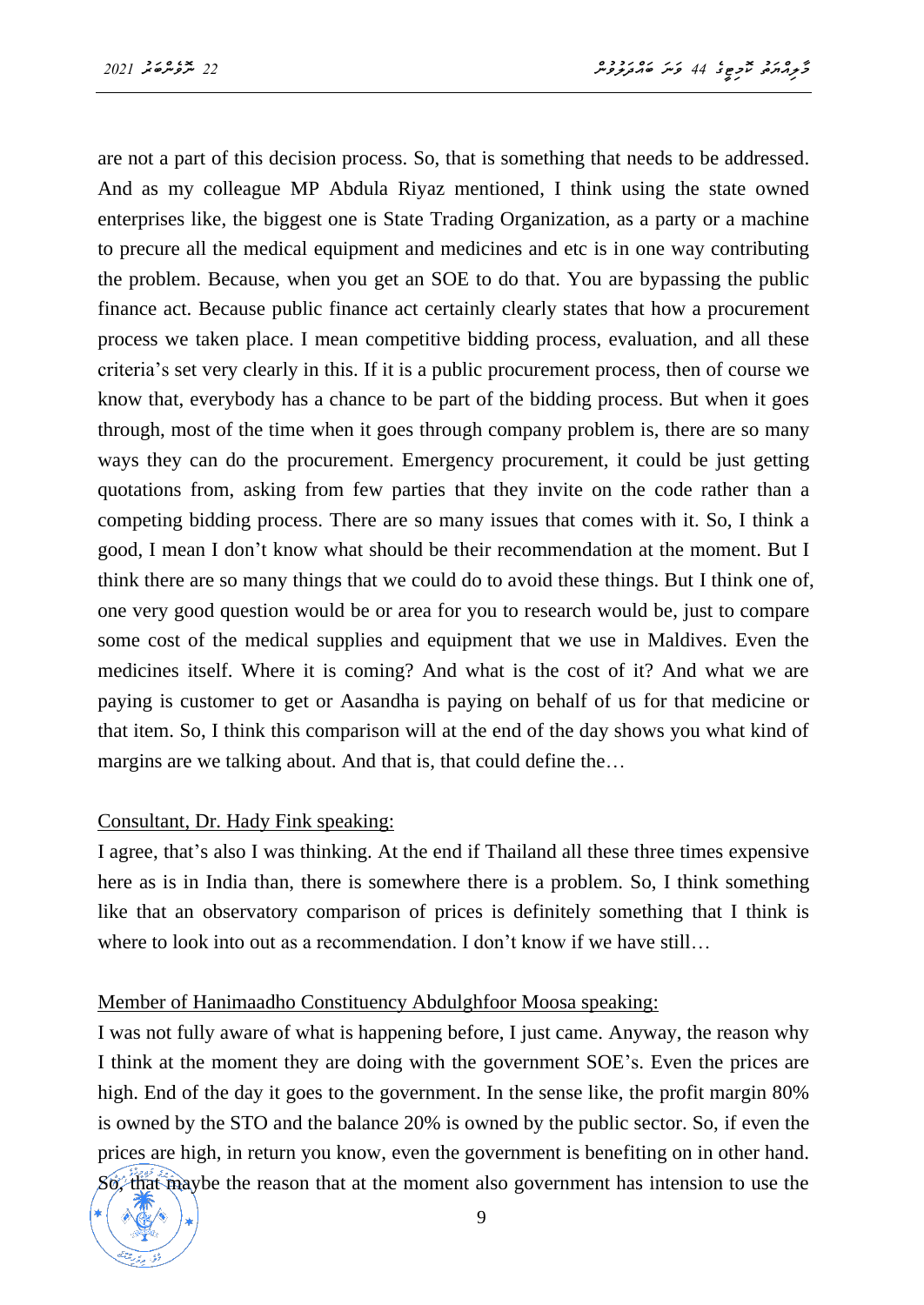government enterprises like if it is in medical regarding STO. If it is other contracts like MTCC and all. Because this carries both value for the government. But sometimes you know when they award the contract to STO, and they directly goes to the private party. And they do through them, you know so, there is a chances of doing the same thing in other way. So, I think most of the medicine and equipment supply through STO. And compare to the private parties the prices are also very high.

#### Member of Dhaandhoo Constituency Yaugoob Abdhulla speaking:

Thank you. For me you know, there the most of these corruption issues I have seen in health sector is through procurement. So, basically there are two ways that they do in the Maldives. That is one thing is mostly you know the, we want to buys medical equipment's or some medicines anything's, it will be normally directly awarded to STO, that is the State Owned Enterprise as our chair highlighted. And when it is awarded to directly to STO, we are bypassing the public finance act. So, that means you don't have to go for the open tender, there is no one to compete with you for this bid. So, directly you are going to STO, and from STO what they do is, they can source it from different suppliers without any quotation or any, though they have so many flexibilities on their procurement policy. So, they have ways means and ways that they can source their suppliers. And when they source through supplier, there is a chance, there is a room for them to add third party profit for that. And it will be distributed under the table. So, that's how they do in Maldives. That is what the practice so far. So, I think one of a very strong recommendation to minimize the corruption in the Maldives would be, especially if it is in these health sector issue, it will be, I think we will have to stop or do something of this directly awarding everything to or most of the health sector procurements to STO. I think we will have to think about it at least. Because, through STO, then they are having their having close suppliers, close, even the some of the suppliers where they have conflict of interests or all these things, but they are doing this same thing for the past 20, 30, 40 years. So, I think that is one thing which is very important that we will have to think about it. And during 2009 you know, by that time when I was, I experienced this incidence by myself. When I was having an audit work of one of the private company, and they are company who's supplying medical equipment's to government, mostly to the government. so, I saw one, some of the, during when we audit the payroll, I saw some of the payments which they have made, on regular basis made to some of the doctors. You know by then that is, \$3200 dollar per month in 2009. If we convert, if we include the inflation all those adjustments, by

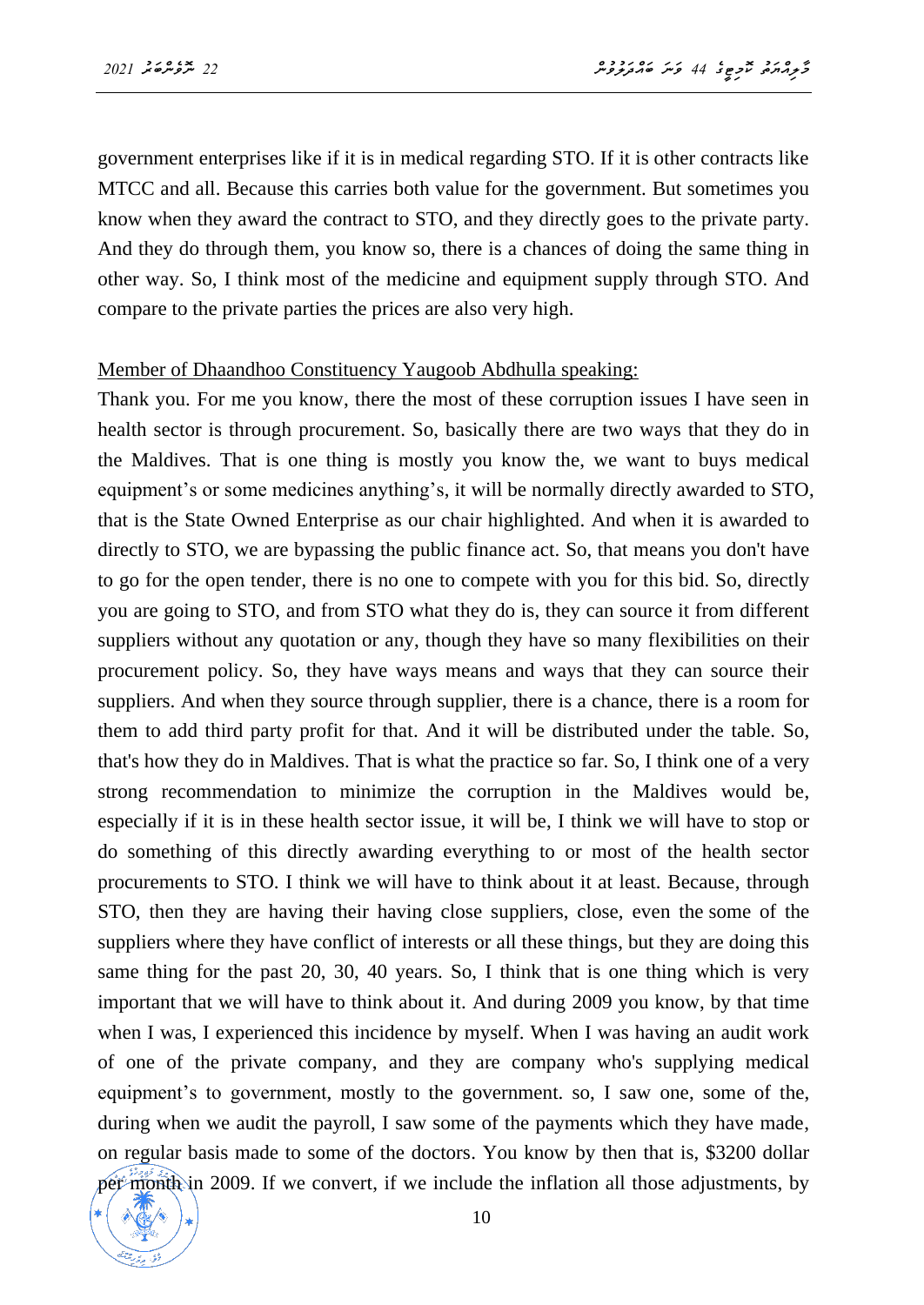now it should be equal to \$6000. Per month they are paying for IGMH senior doctors, and they are actually the one who request for this specific medical equipment's and some of the medicines also. so, these private suppliers they are paying these IGMH officials, something like salary. But the arrangement is, when there pay this, their task is to request for the specific brands. Because there are some exclusive brands for some of the suppliers. So, what they have to do is, they have to request for these their brand of equipment's. So, through this their business deal is done. So, that is what, I have seen by myself in 2009. So, I believe it should be much more frequent, their practice would be more, not only in one company, within their, most of the private suppliers it there this practice would be done, I think. That's what I believe. And then the other thing is you know, so there should be some kind of recommendation to stop these kind of issues. And then the other thing is, Health Ministry is one of the main area, that we have to look in to. Because health ministry there is a procurement department. And the people, I think it's very good for your study if you go and meet them. If you check their procurement department and the period of the staffs who are working in the department. I think you will be surprised to. Because you know, there are some of the staffs who are working in the same department for more than ten, fifteen, twenty years. So, these are the people who are having the very close network with the private suppliers. So, they have very strong relationship with them. And some of the you know, I am sure the same with that there is private suppliers they did with the doctors, it would have been done with this procurement department of Ministry. So, I think you better investigate or study at least their period how long they are working in the same department. So, something like job rotation or anything, something like that should have been done for this areas. So, I think these are the main three areas that we are, there is highly corruption, high corruption in this health sector. Mainly, the main tool, main engine is through STO. Thank you.

#### Member of Hanimaadhoo Constituency Abdulgafoor Moosa speaking:

Even not only the medical sector. The throughout you know, A to Z the health sector is corrupt, from A to Z. From the doctors up, you know it is so corrupt and people are not much care about it. And the government heavy spending goes to the medical sector. And you know even doctors they have a networks. You know it works up to the dispensary, they pay the money and they even write the prescription according to them, and you know lot of things are happening. I think the biggest problem which we are facing is, we don't have enough management people to run hospitals here. Doctors are

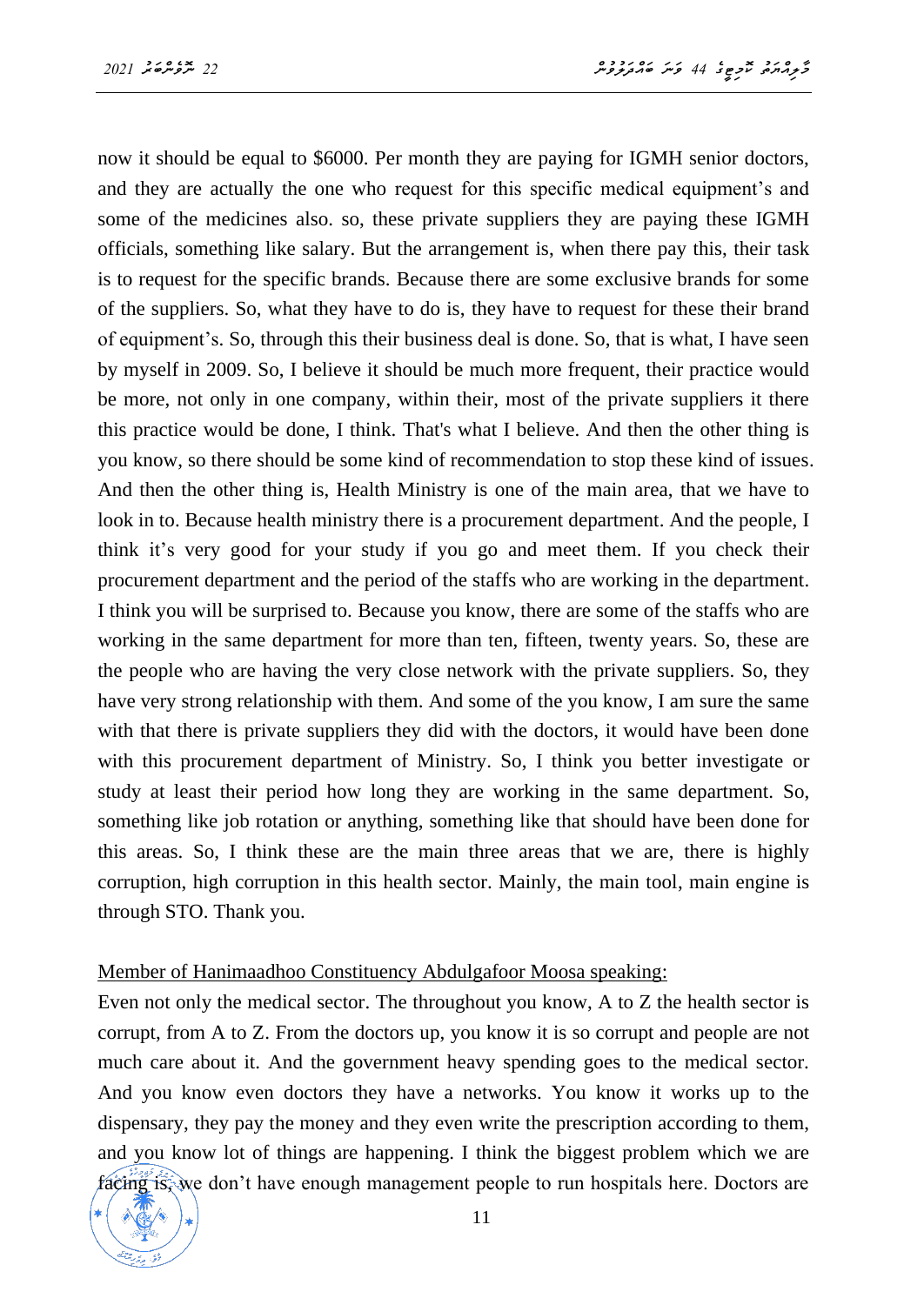the people who make the decisions. So, it goes on their favor. They are working like there are tycoons like. You know, this has to be you know changed. And even the brands will be also on their will, and on their availability on what they want they want to bring it here. You know, after sometimes those machineries are just ideal in their godowns. No one use those machineries. So, so much of corruption, so much of you know mismanagement is happening in health sector.

#### Consultant, Dr. Hady Fink speaking:

Thank you. I think you both mentioned two things that I also have experienced in the interviews. One that this feeling that there is so much corruption, and I think one particular problem; I mean it's a problem itself. But one particular problem is also that, it leads to situation where people sort of resignate, because once you have like you say it's everywhere and it's being there for twenty, thirty years. Then people can also see it's just the way it is. So, I think for us Transparency Maldives, and yes everyone general license coming up something that people can actually be staying behind. So, I have been lobbying with Transparency Maldives to join up with the other stakeholders to sort of you know make a statement that this is not acceptable and kind of put this out there. And I think your committee definitely is very a strong airline in this thing or in this fight. For me one question that is also recurring thing is, you are both mentioning things that are publicly knowledge. People know all that, like even the ones who are not sitting on the Public Accounts Committee. Why isn't the changing? Like, the question to me is if everybody knows it why are things not changing, why is there like no enforcement? There is ACC comes out, everybody comes out with recommendations. Nothing changes. Is there any idea of how like could be, I don't know by the way, if I am running out of time then; I mean but that would be one also, like a general question. And maybe you can help shine light on what could be done about that. It seems that the problem is not only the rules or not really all the rules. It's the practice, the things that are being done and even though everybody knows it's a problem, nothing happens. No, nothing changes. So, what's the?

#### Member of Dhaandhoo Constituency Yaugoob Abdhulla speaking:

Yes, that's a good question. We everyone knows everything. But there is no any action to minimize or to stop these things. So, it's a very good question. I think we will have to think about it. But so far, as far as I know, very recently you know, there was a one staff who is hired for the procurement department; he is actually the finance executive. And

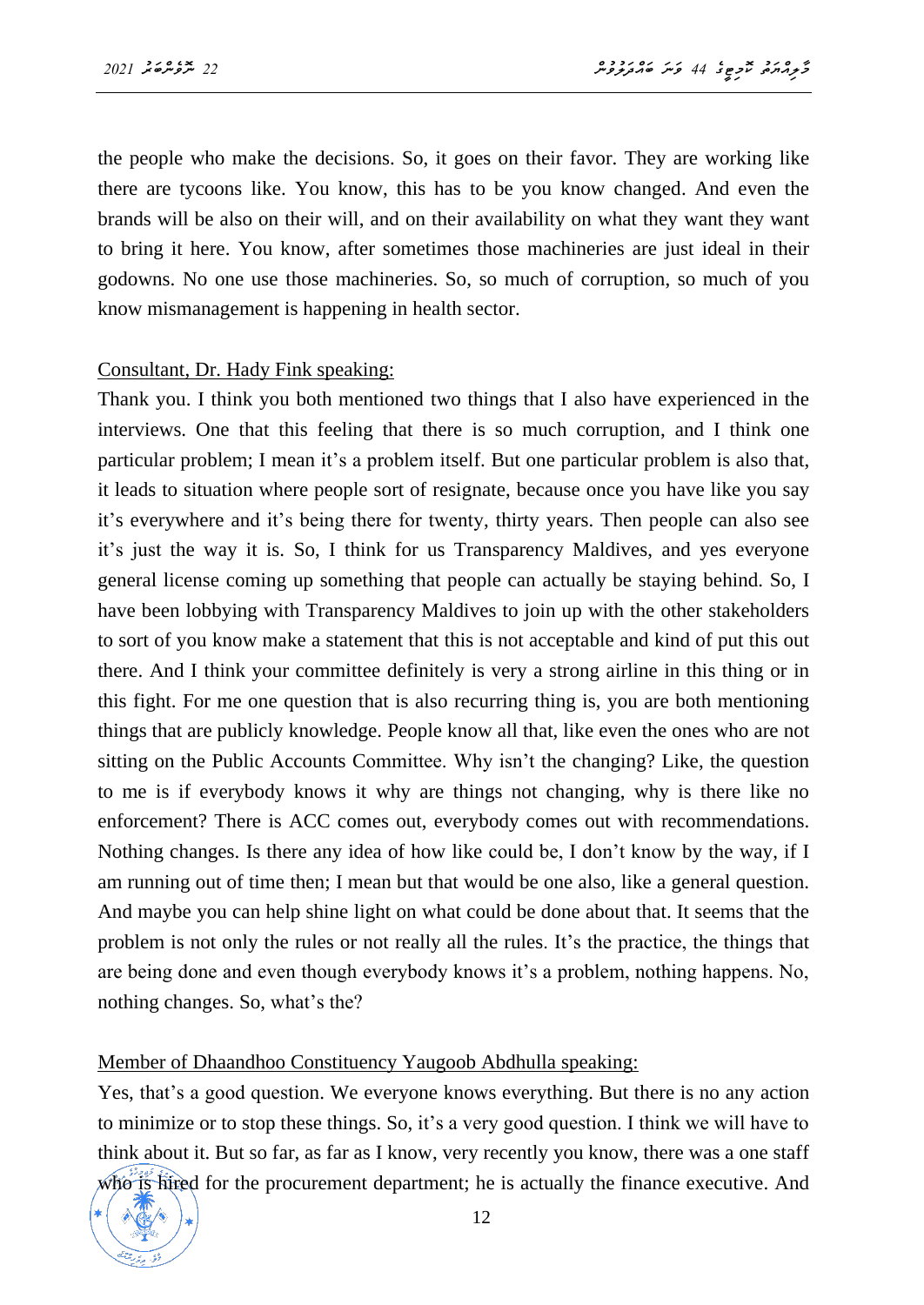he should take all the responsibility of procurement and accounts, all these transactions. So, he is a new staff, not from the Ministry itself and he has to accountable to the Finance Minister, I think. It's been very very; I think it's less than a month now. So, we are hoping the practice would be changed. But still that is a good question because it's been; yeah I am talking about the Health Ministry. Yeah, okay.

#### Chairman Speaking:

I think we are actually doing a similar work as what you are doing. But we are not at the moment on public about these work that we are doing. We are doing some analysis on what's the prices and how it has been manipulated through the system. So, it's a study that we are doing. So, once it is done we will be having our recommendations as well. And that's why we don't want to talk, I mean about the findings that we have. But I think, more or less we are also at a stage where it's not very; it's not yet conclusive. But we have gathered information and we are also doing a similar work at the moment. So, it's a bit early. We actually had the issue on; started on the issue on 2019. One of our members present that the issue to the committee. And then we had pandemic, and then I was delayed our response to what we have to do. So, it would still take some time, because huge work, and we have to go through a lot and, but we are finding very very interesting information based on the materials that we have. So back to you.

#### Consultant, Dr. Hady Fink speaking:

I think that is encouraging. It seems many people that I have talked, they are looking at this issue and it is of interest. And they are coming out with recommendations. I think that the big challenge for me and anyone else who comes up with recommendations is making recommendations that actually have a chance of making any kind of difference. So, well I don't have a solution for me yet, how would I am going to write in my report. But, the hope is to make Maldives for this really to bring different stakeholders to get together and say, look this a problem to bring them, to carry the message out there. So, we will see if it's something there can be managed. If I, do I have time for another question? its time…

#### Member of Dhaandhoo Constituency Yaugoob Abdhulla speaking:

You know to add his comment, Chair's comment. Very recently the government change the policy of maximum price, maximum retails price for the medicines, you know previously it was 600% 700% profit. So, government is changing the policies and

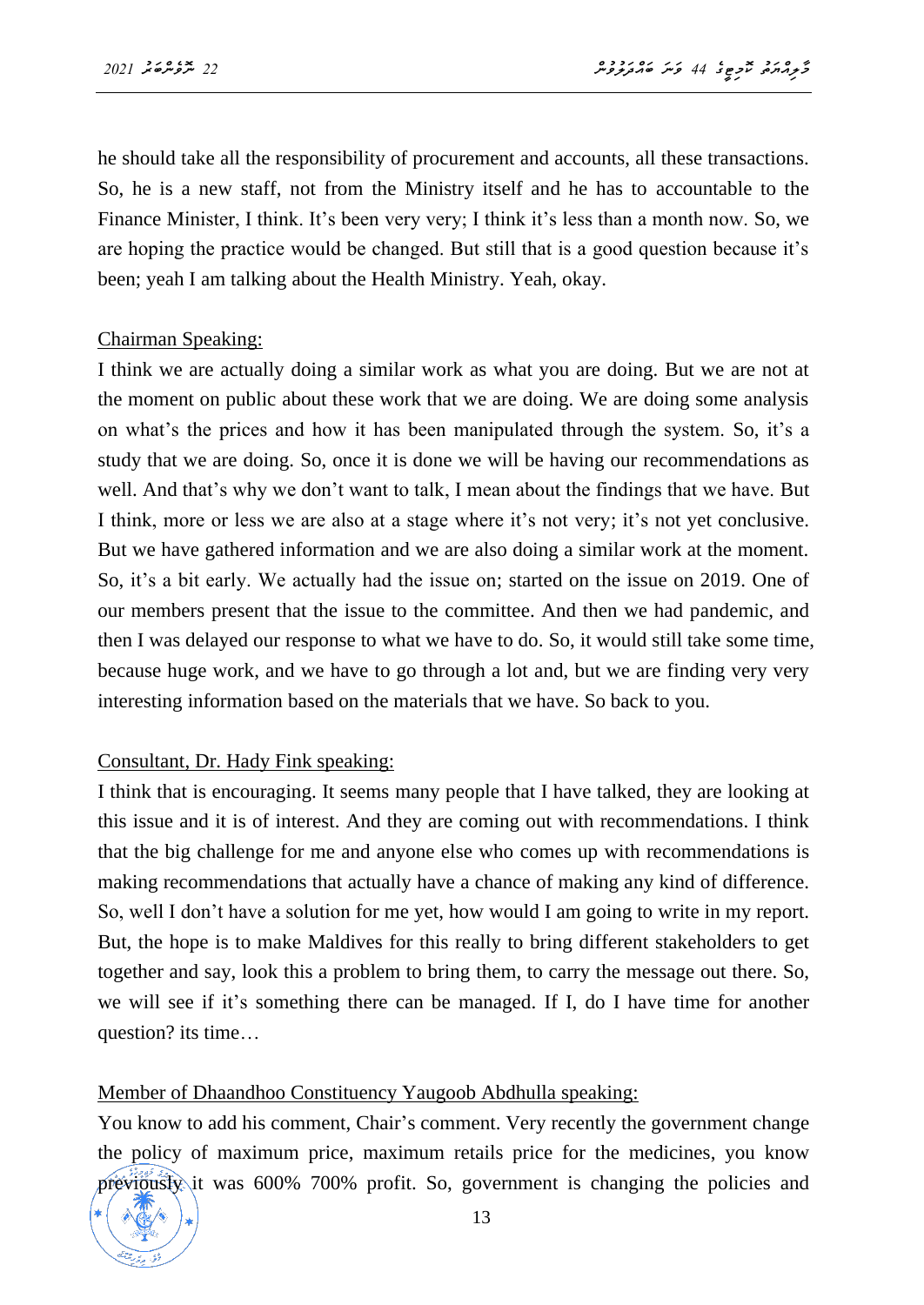taking some action and as our chair mentioned it is very recently these changes are taking place. So, we are hoping for the good.

#### Consultant, Dr. Hady Fink speaking:

I have seen that, and I think in addition to study there, I heard a lot of things people where people are telling me that things would be done. I think that's why it's good looking at value for money. Because that's in the end where it's gonna show. Because, usually you know it's, I don't know it's like, they came where try to hit potato head, like to get rid of one, but than another problem pops up. So, there are, but I think looking at value for money is really good. Because that's very in the end going to be seen.

#### Member of Hanimaadhoo Constituency Abdulgafoor Moosa speaking:

Yeah, I think government is taking few steps at the moment. Because even the north and the south, they have already given the hospital with a board, and you know separated from the Health Ministry. But other things is, there is no proper people to operated hospitals. That's the main thing. So, you know, we need a trained people to operate these places. And Health Ministry should not be you know, should not be a implementing agency. There should be a regulatory body. And there should be a financially independent to all the island where the health centers or whatever the thing, you know then we can minimize this you know, then we can give them financial independents. And then I think this can be going the same way like you know. The IGMH is operating separately and Hulhumale hospital also operating separately. But still, you know they have big hand on the health sector. They; you know, the authorities are given part by. Not all. So, this has to be change in all.

#### Consultant, Dr. Hady Fink speaking:

I thank you very much really. It's been very helpful.

#### Chairman speaking:

Yeah, we really appreciate what Transparency Maldives is doing. And I think this is very very crucial area that needs to be addressed. Everybody knows that the elephant is in the room. But it is still a bit premature for us to talk about it. But yes, this is the right place. This is the place where we should start doing something about it. So, it would be very very helpful for us. That whatever that your finding that you have, we would be

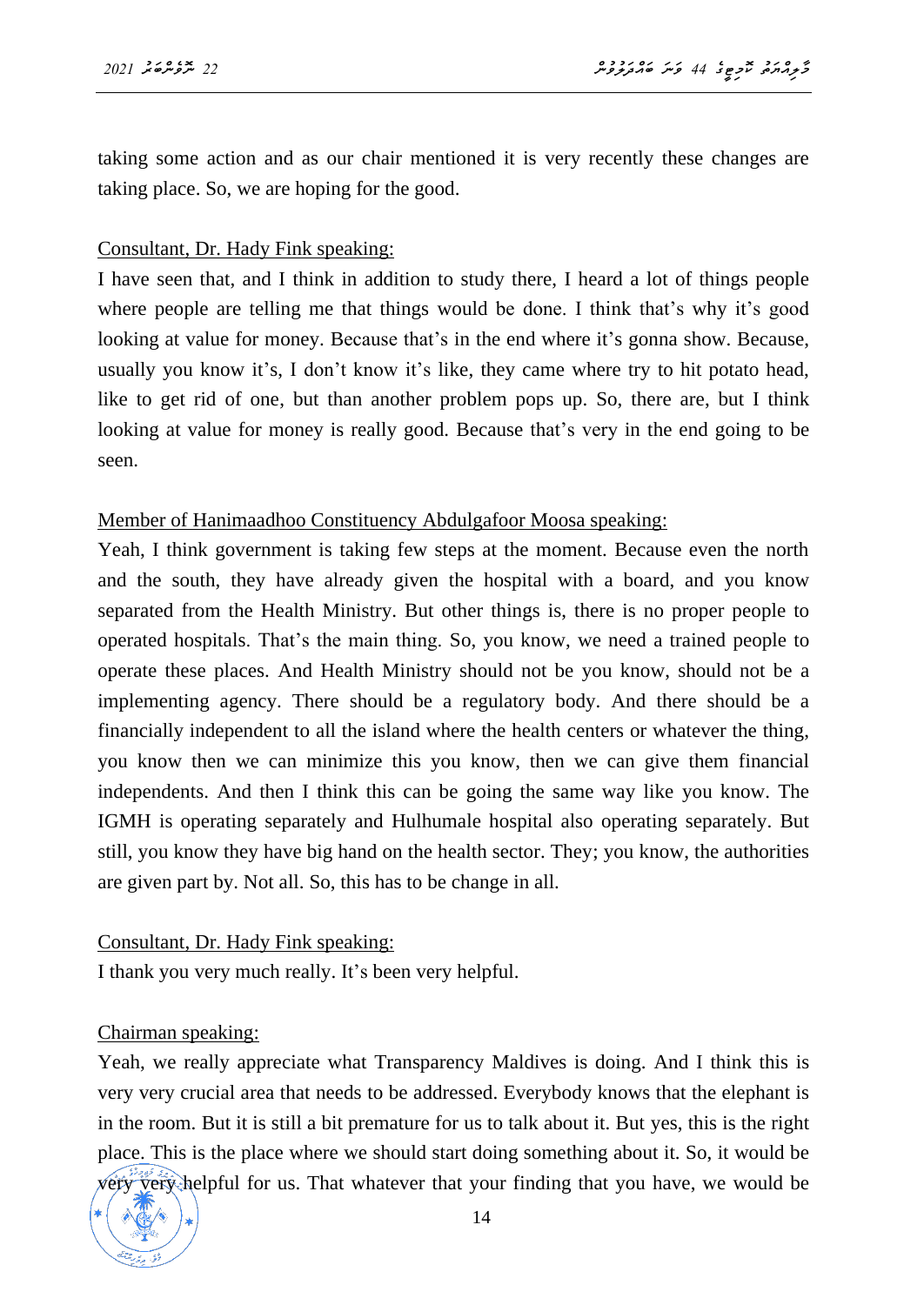very very interest to hear about it. And also, when we compile a report from the Public Accounts Committee, about the same issue. We would consider adding whatever our recommendation that you have would infect help to improve this situation. So, we welcome you, and we are very happy that you're doing this work, you have undertaken this work. So, you can count on our support, whatever assistance that we could provide we will provide, and yes, we are committed to make this process better. So, we will come up with our set off recommendations as well.

#### Consultant, Dr. Hady Fink speaking:

Sir, I really like to thank you very much. It's very encouraging to see that at this level there is interest. Specifically what we are planning on doing is, providing the findings that I come up with during my stayed, we are going to have a workshop Wednesday and we quite we invite everybody that we talk to see to provide the results and see people would like to give feedback. We would certainly very much welcome if you would send somebody to attend. That's one thing. And also the second step is, in January we are hoping to provide the recommendations. But as I said before the ideas not for me or ask provide recommendations, who should do what. But to have does as an inclusive process. So, we are hoping that there will be a stakeholder meeting of some sward word. Different people can come together and say look this is for we find. But we are not trying to tell you what do and you what to do. But like jointly come up with ideas that like behalf of you. So, I think from my side I would be very happy to see your involvement, and any other of these. And separately I am happy to provide you with or we are again happy with pride with that any results, recommendations that we have.

#### Executive director of Transparency Maldives, Asiath Rilweena speaking:

Thank you for the support, and we are encouraged by, to know that the Parliament is also working on the same issue. We are as, Dr. Hady has said, we are having a stakeholder meeting next week. We are also opened to have to present the findings to the comity itself if that something that you would prefer to do. We could try to have a meeting next week where we present our initial finding. We do have a desk review conducted. But a lot of the desk review research would be validated during his visit here. So, that's something that we can do next week. And our plane is to finish the report and publish the report early next year. So, we, I mean obviously if our recommendations can be validated by the parliament that definitely is a big step for us. So, thank you very much.